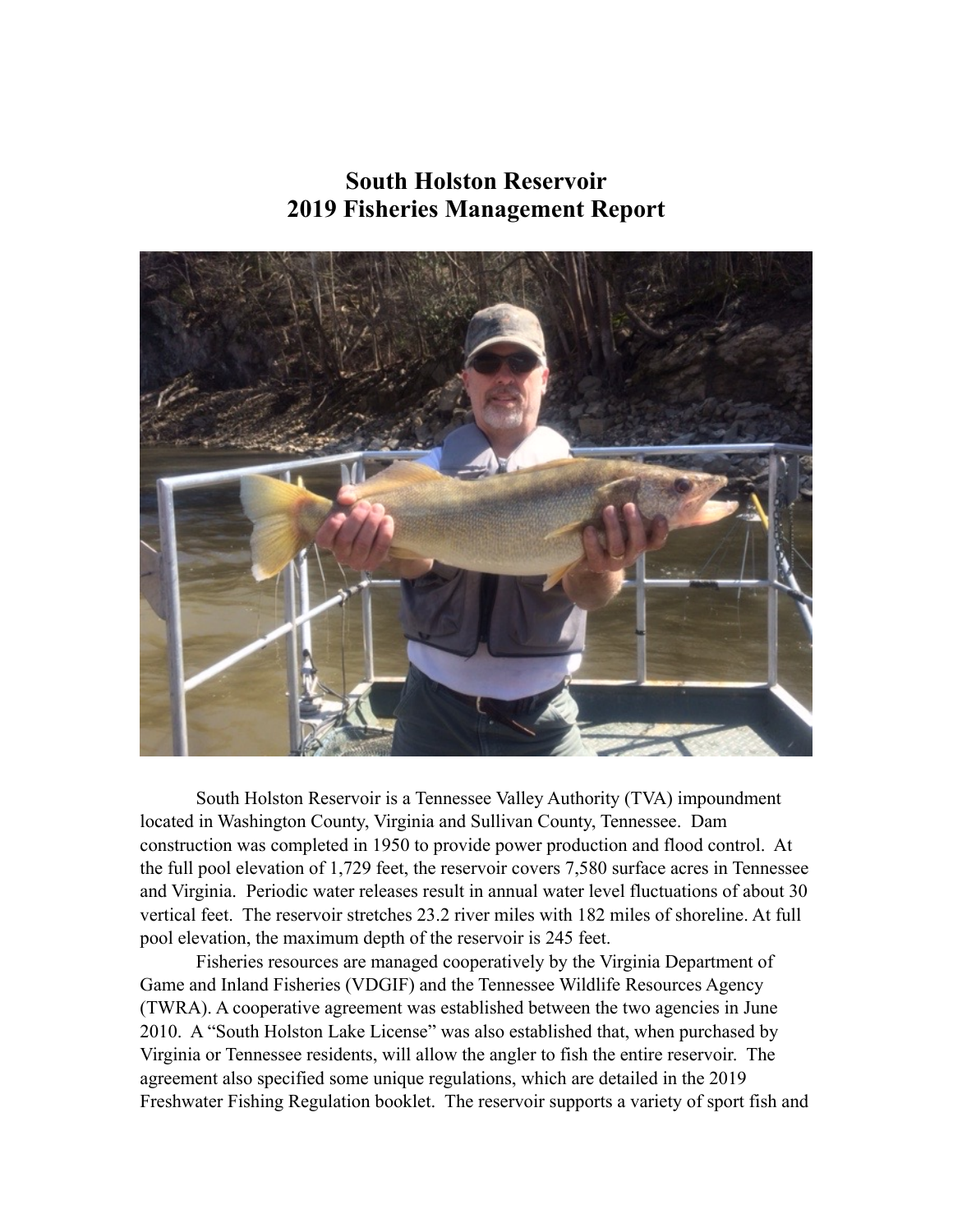forage fish species. Historically, the most popular sport fishes have been smallmouth bass, largemouth bass, crappie, white bass, walleye, trout, and various species of sunfish. Channel catfish, flathead catfish, common carp, and muskellunge also provide angling opportunities. The primary forage fishes include gizzard shad, threadfin shad, and alewives. Most of these species have self-sustaining populations; however, annual stockings maintain walleye and trout populations. Under the terms of the cooperative agreement, walleyes are stocked by VDGIF and trout are stocked by both agencies. Virginia stocks brown trout and Tennessee stocks rainbow and lake trout. Both agencies monitor the status of fish populations by routine sampling, and enhance fish habitat by constructing fish attractors in the reservoir.

The overall management goal for South Holston Reservoir is to provide quality angling opportunities for a diversity of fish species. In order to provide quality fishing opportunities, fish populations need to offer both abundance and a desirable size structure. Fish abundance is measured in terms of how many fish are collected per hour of electrofishing or per net night of sampling. Size structure is measured by looking at the proportion of adult fish in the sample that are larger than a given size. For example, we consider the proportion of adult largemouth bass larger than 15 inches, or the proportion of adult black crappie that are over 10 inches. Catch rates and size structure data provide a standardized means of comparing this year's fish sample to previous years' catch, as well as to the samples collected at other lakes. Catch rates do not represent the number of fish you might catch while fishing, because you may be more or less effective than the sampling gear. Size structure measures give information about the sizes of fish available in the population. Again, this may not match what you see while fishing, since you might be using gear or techniques that target a particular size range, while sampling gear tends to collect small and average-sized fish. It is likely that you will catch fish larger than those collected by sampling. The data we collect are best used to track overall trends in fish populations through time.

#### **Bass**

Bass populations in South Holston Reservoir offer an abundance of good-sized fish. Relative abundance, the number of fish collected per hour of sampling, varies from year to year (Figure 1). The 2018 catch rates were 29 largemouth bass and 13 smallmouth bass per hour of sampling. Catch rates for largemouth bass and smallmouth bass were below average due to extreme high water that had overfilled the lake and created water clarity problems due to suspended solids. Water temperature, lake level, recent weather fronts and water clarity can affect sample catch rates, and that is what happened in 2018. Biologists strive to be consistent with sample dates and sampling effort in order to minimize these confounding effects and obtain data that accurately represent the true abundance of fish in the population each year.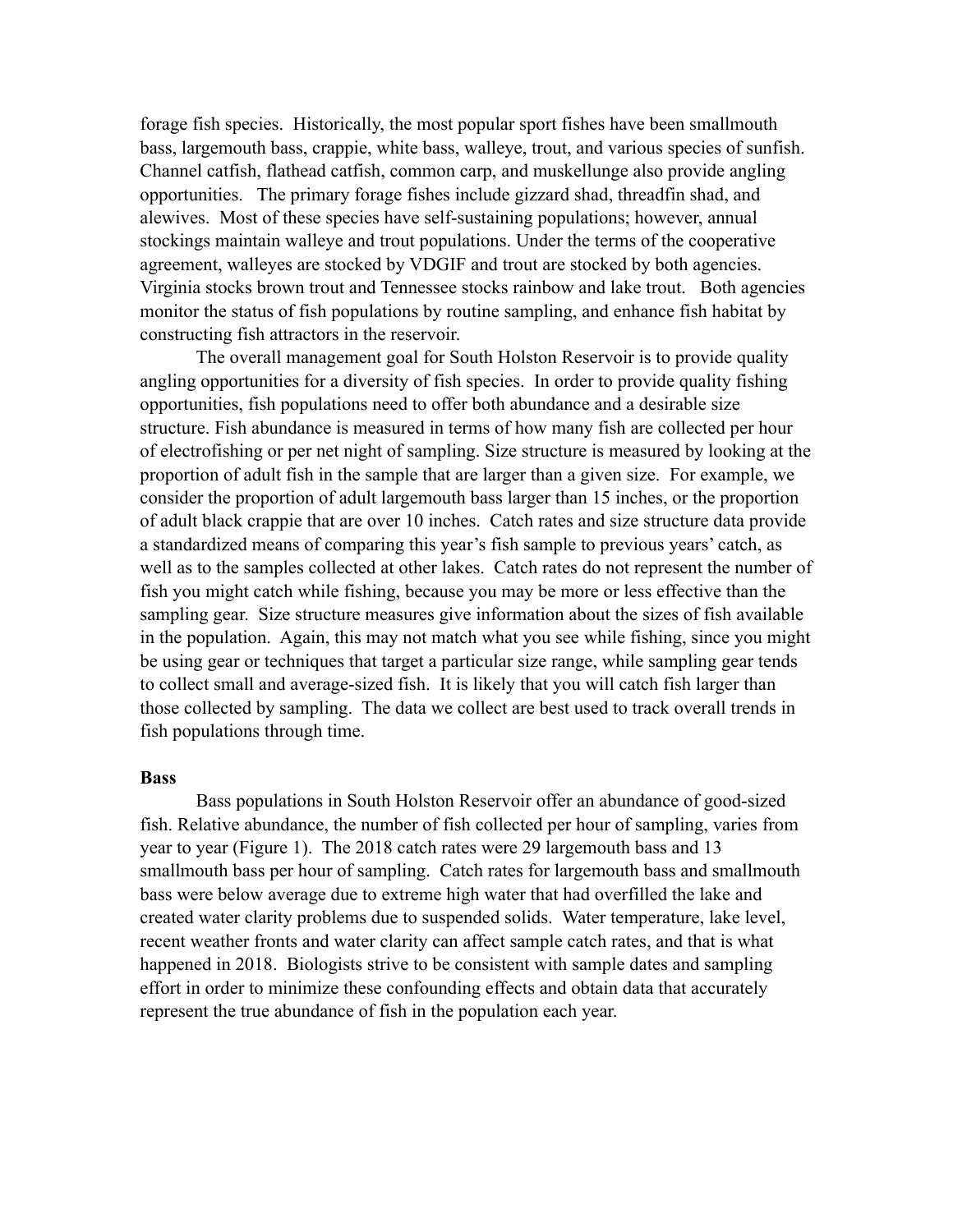

**Figure 1**. Electrofishing catch rates, fish per hour, for largemouth bass (green columns) and smallmouth bass (orange columns) in South Holston Reservoir 1999-2018.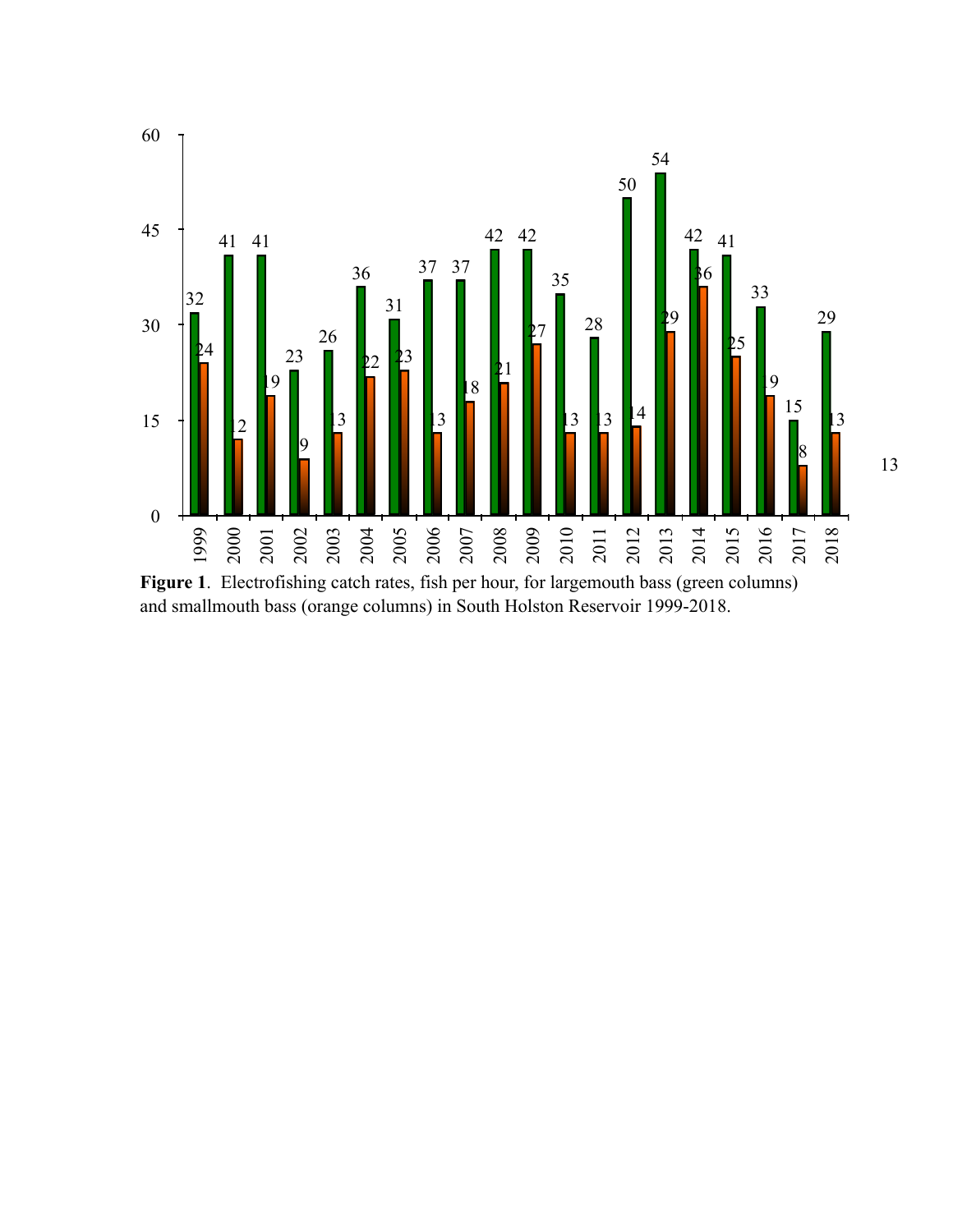

**Figure 2**. Number of preferred size largemouth bass (green columns) and smallmouth bass (orange columns) collected per hour of electrofishing at South Holston Reservoir 1999-2018. Preferred size is 15 inches for largemouth bass and 14 inches for smallmouth bass.

The size structure of the bass populations in South Holston Reservoir is excellent. The 2018 catch rate for preferred-size largemouth bass (15 inches or greater) was lower than what has been documented over the last few years (Figure 2). Fifty-four percent of the largemouth bass collected were 15 inches or longer. The number of preferred-size smallmouth bass collected per hour of sampling in 2018 increased to 6 per hour. About 47 percent of the smallmouth bass collected in the 2018 sample were longer than 14 inches.

#### **Crappie**

The black crappie electrofishing catch rate in 2018 was about average (Figure 3). Crappie population abundance fluctuates over time, and the highs and lows in abundance are usually the result of spawning success. This cycle of highs and lows is evident in the electrofishing catch rate data presented in Figure 3. Strong year classes from good spawns rapidly increase the population and create excellent fishing opportunities. Missing year classes have the opposite effect.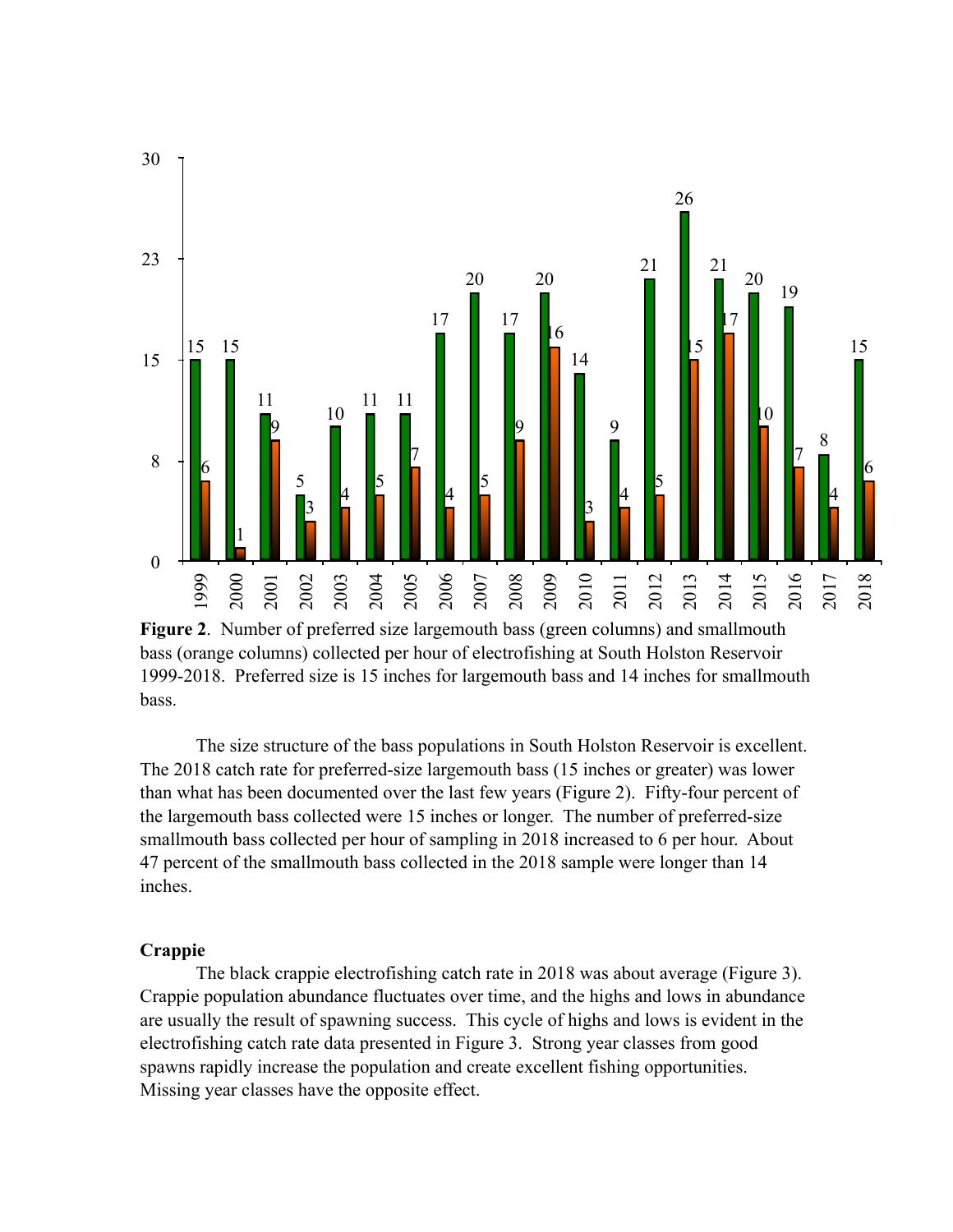

**Figure 3**. Number of black crappie collected per hour of electrofishing at South Holston Reservoir 1999-2017.

The size structure of the crappie population was excellent in the 2018 sample. The number of preferred size crappie (10 inches or greater) slightly increased during 2018 (Figure 4). The population is at desirable levels. Seventy-three percent of black crappie collected in 2018 measured 10 inches in length or larger. These fish should provide good fishing for years to come, and hopefully with suitable spawning conditions and recruitment will continue to be good.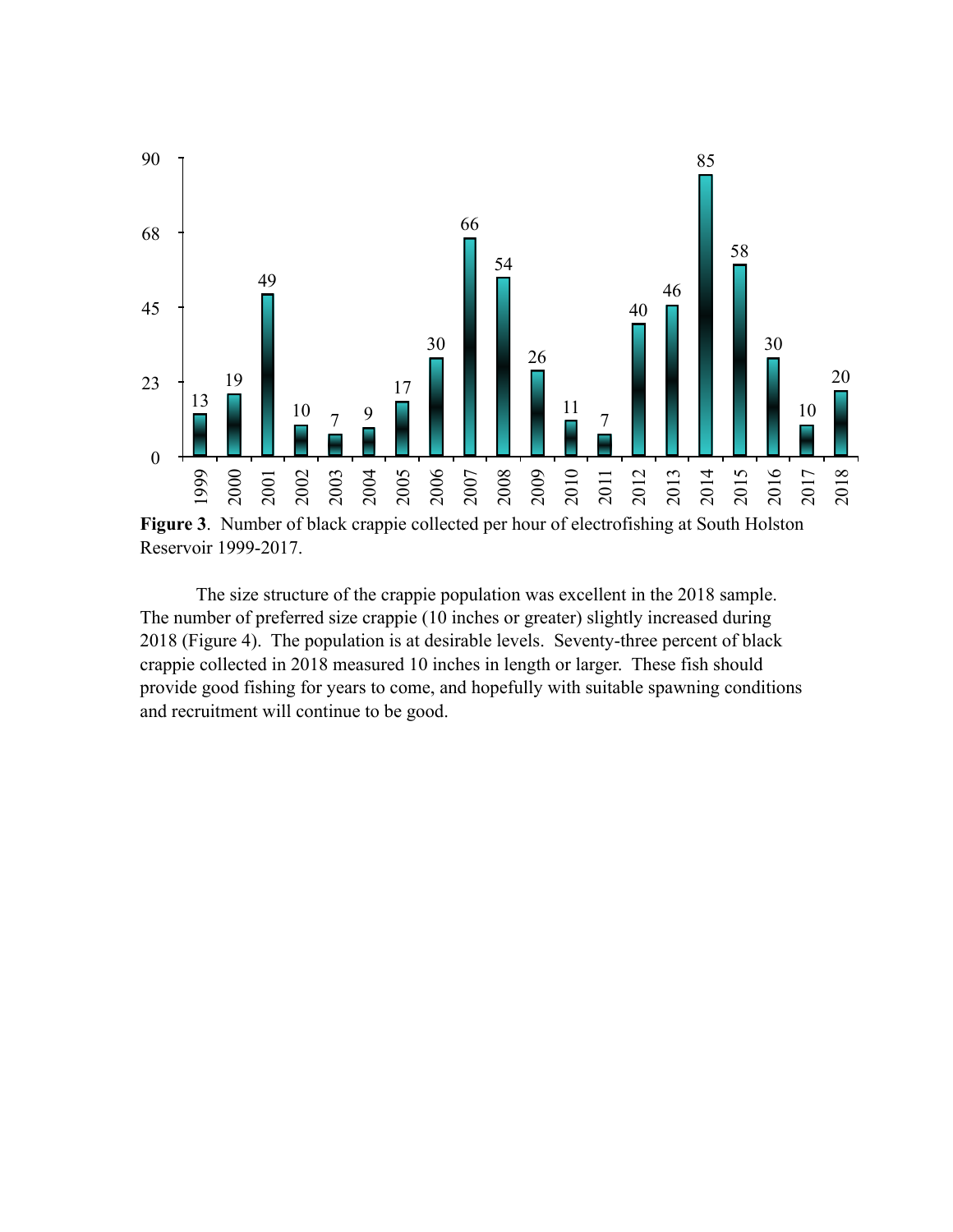

**Figure 4.** Number of preferred and memorable size black crappie collected per hour of electrofishing in South Holston Reservoir 1999-2018. Preferred size (blue columns) is 10 inches for black crappie. Memorable size (gold columns) is 12 inches for black crappie.

 Age and growth data depicts a population that is highly exploited, with the population dominated by individuals less than 5 years of age (Figure 5). South Holston Lake is very productive with abundant forage, which allows for fast growth rates where the majority of the fish reach the legal size of 10 inches (254 mm) by age 3. Angler exploitation is high and fish quickly disappear from the fishery once they reach legal size (Figure 5).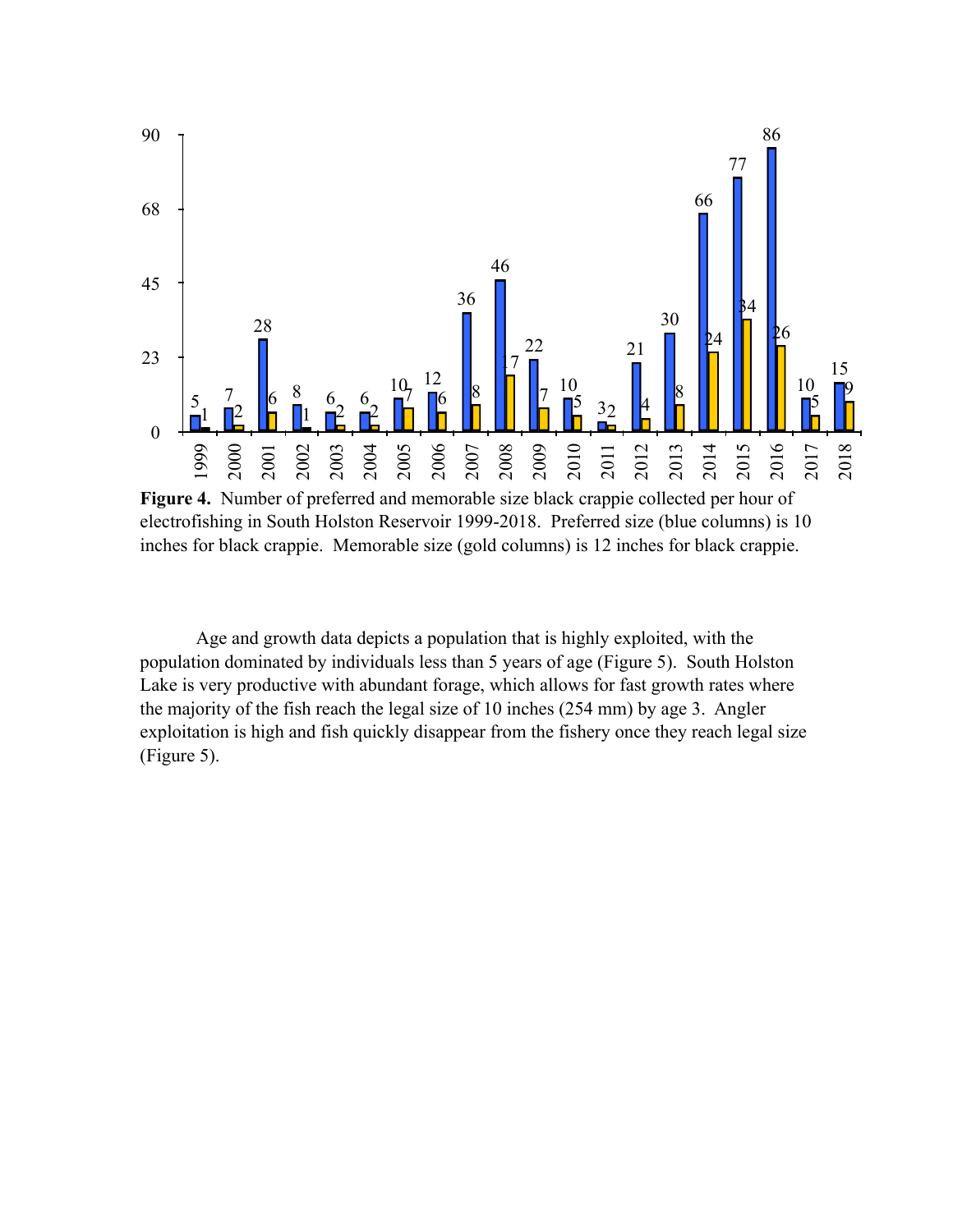

South Holston Lake BLC - 2018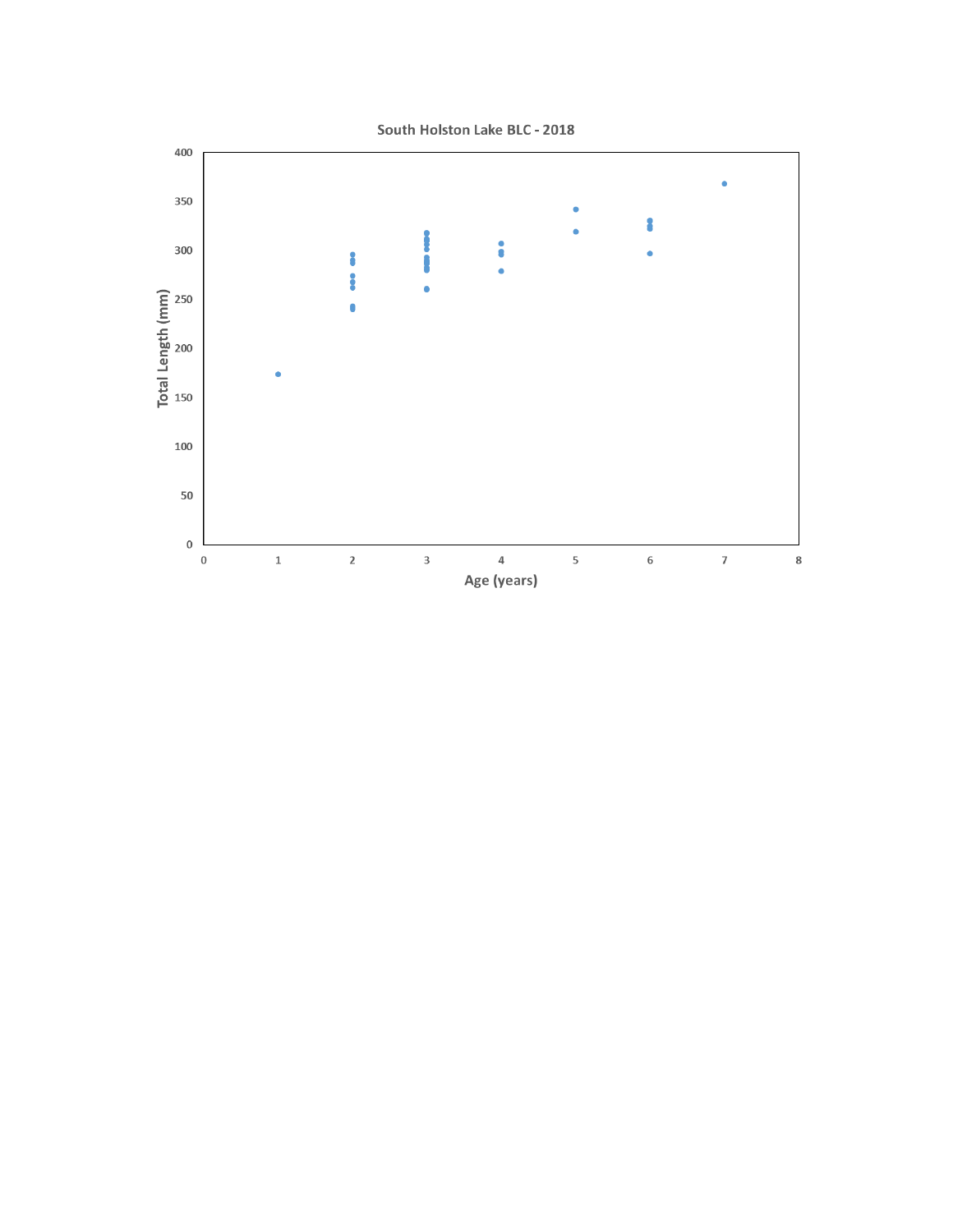**Figure 5.** Length at age data for black crappie collected from South Holston Reservoir during fall gill net sampling in 2018.

### **Walleye**

Walleye population abundance in South Holston is measured in two ways. Walleyes are collected during the spring electrofishing sample and with gillnets during the fall. The reason for two sampling methods is that when compared to bass, walleyes are less likely to be associated with shoreline habitat during early April. Because these daytime electrofishing catch rates may not always accurately represent the walleye population, gillnets are also used to collect walleye. Electrofishing catch rates vary considerably from year to year (Figure 6). Electrofishing catch rates for the spring sample were below average  $(7/hr)$  at  $\leq 1$  fish per hour in 2018. The 2018 gillnet catch rate of 13 fish per net was average (12/net night).



**Figure 6**. Sampling catch rates for walleye in South Holston Reservoir 1999-2018. Blue columns represent spring electrofishing catch rates (fish per hour) and yellow columns represent fall gillnet catch rates (fish per net).

The size structure of the walleye population is very good and there are plenty of walleyes longer than the 18-inch minimum length limit. Most of the adult walleyes collected in fall gillnets were 18 inches or longer.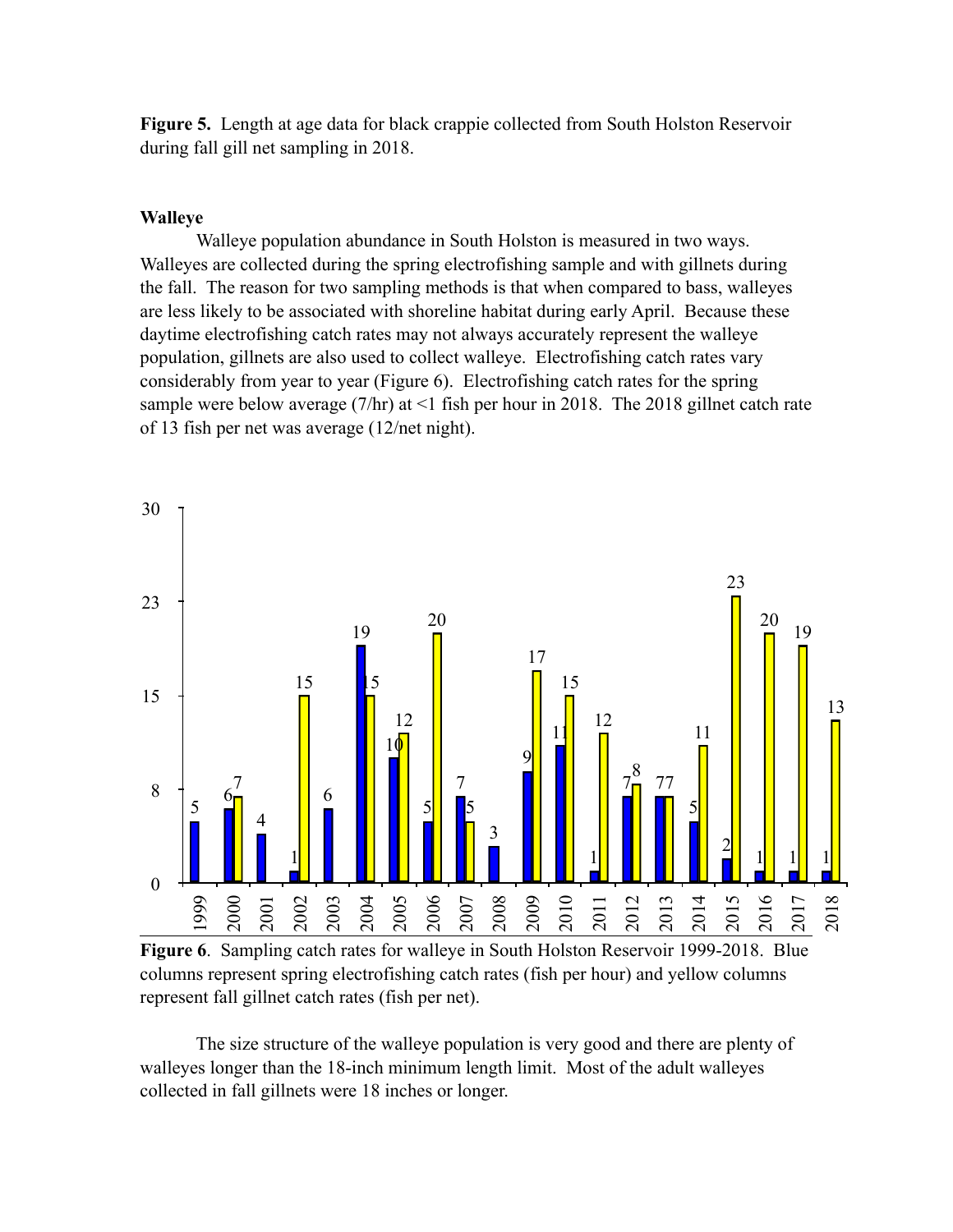Growth of stocked walleyes is excellent in South Holston. Most walleyes exceed 10 inches in their first year, measure 15 to 18 inches in their second year, and reach 20 inches by their third year. Walleye growth rates really slow down after age four or five. Male walleyes grow slower than females, and seldom exceed 24 or 25 inches in length. Female walleyes grow faster and may reach lengths of 30 inches or more in South Holston.

Length-at-age data from the fall 2018 gillnet sample shows the range of lengths from ages 1 through 11 (Figure 7). Some of the differences in length at a particular age can be explained by the fact that male walleyes grow slower and have a smaller maximum total length. The differences in growth rates between males and females are most apparent for walleyes over five years old. Female walleyes are four to five inches longer than males of the same age.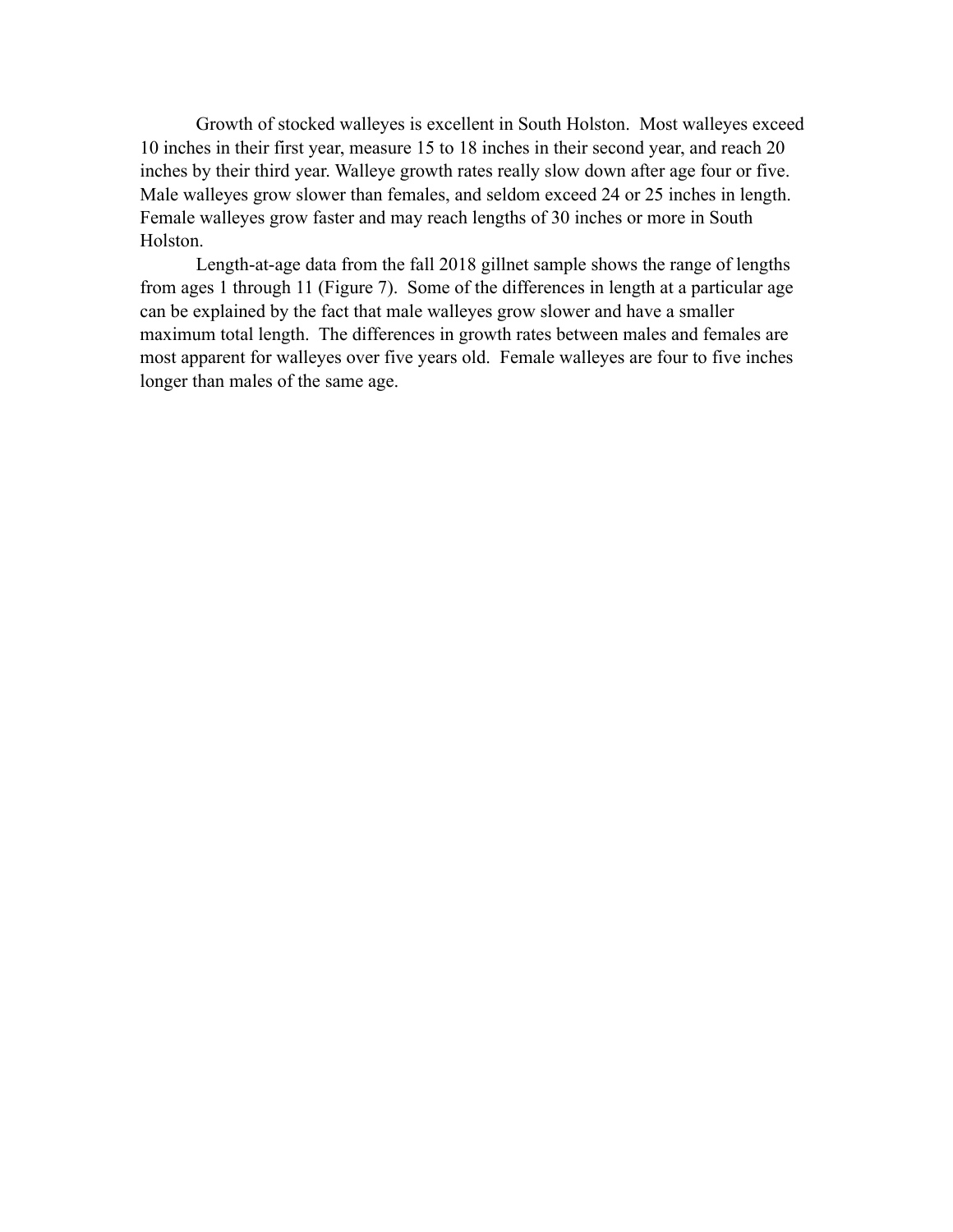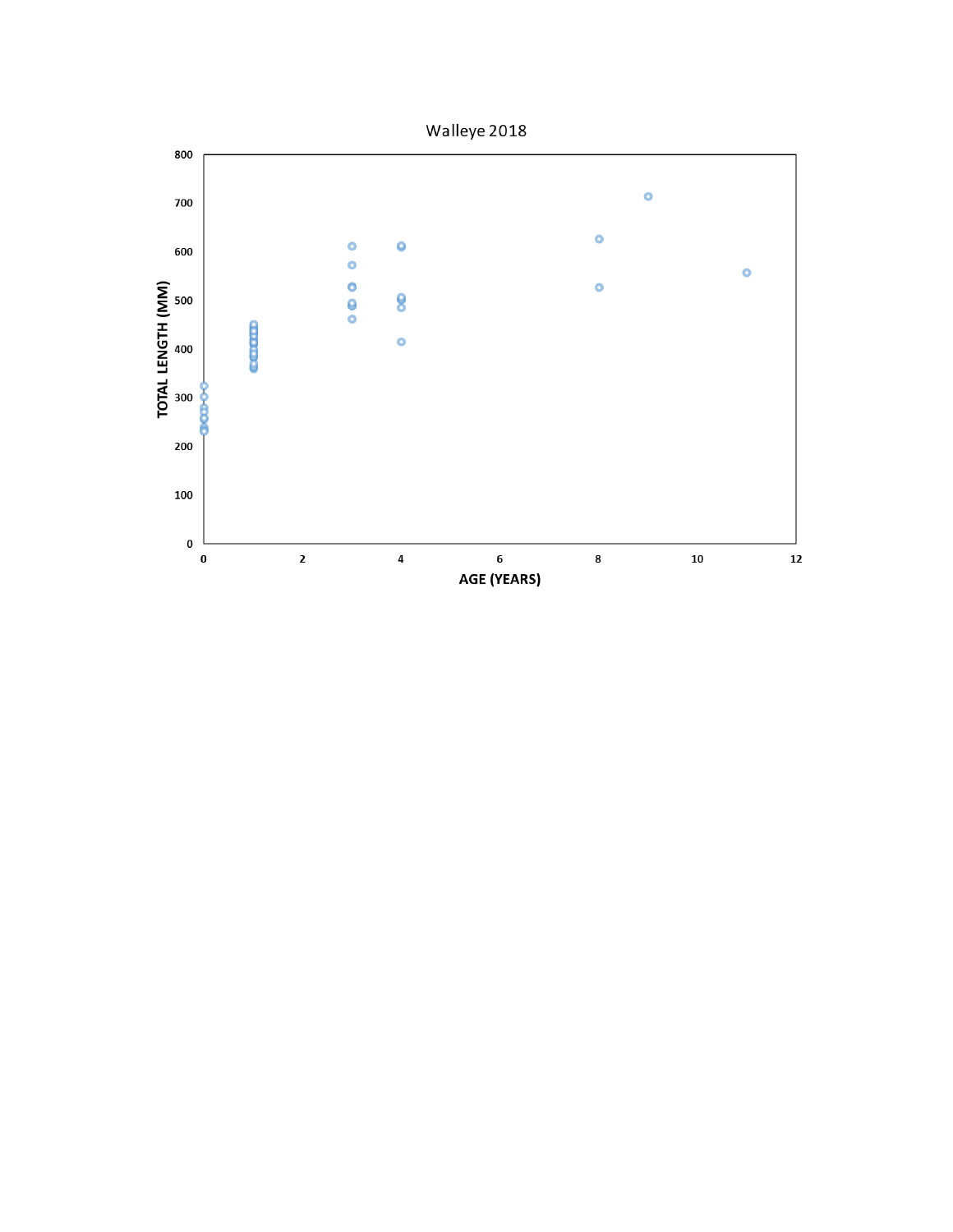**Figure 7**. A summary of length at age data for walleyes in South Holston Reservoir, based on fall gillnet data from 2018. Each diamond represents an individual walleye. Walleye are legally harvestable at 457mm (18 inches).

The walleye population is maintained by annual stocking of fingerlings that are about one inch length at the time of stocking. Walleyes have been actively stocked into South Holston Reservoir since 1986, but stocking rates and frequency greatly increased in 2000 (Table 1) which created an exceptional fishery. Age and growth data (Figure 7) clearly shows the high angler exploitation that exists at South Holston Lake. This popular fishery is subject to high harvest, with most legal-sized fish getting creeled when caught by anglers. As a result, in this fast growing fishery very few fish live beyond age-4.

**Table 1**. Walleye stocking history for South Holston Reservoir 1986-2018. Walleye fingerlings are stocked by the Virginia Department of Game and Inland Fisheries (VDGIF) and the Tennessee Wildlife Resources Agency (TWRA).

| Year | <b>Number Stocked</b> | <b>Stocked by:</b>          |
|------|-----------------------|-----------------------------|
| 1986 | 35,000                | <b>VDGIF</b>                |
| 1987 | 25,457                | <b>VDGIF</b>                |
| 1988 | 52,752                | <b>VDGIF</b>                |
| 1989 | 28,930                | <b>VDGIF</b>                |
| 1990 | 29,656                | <b>VDGIF</b>                |
| 1991 | 27,300                | <b>VDGIF</b>                |
| 1993 | 30,000                | <b>VDGIF</b>                |
| 1995 | 31,900                | <b>VDGIF</b>                |
| 1997 | 40,400<br>37,900      | <b>VDGIF</b><br><b>TWRA</b> |
| 1998 | 39,250                | <b>VDGIF</b>                |
| 1999 | 39,508                | <b>TWRA</b>                 |
| 2000 | 146,000               | <b>VDGIF</b>                |
| 2001 | 149,700               | <b>VDGIF</b>                |
| 2002 | 47,533<br>51,411      | <b>VDGIF</b><br><b>TWRA</b> |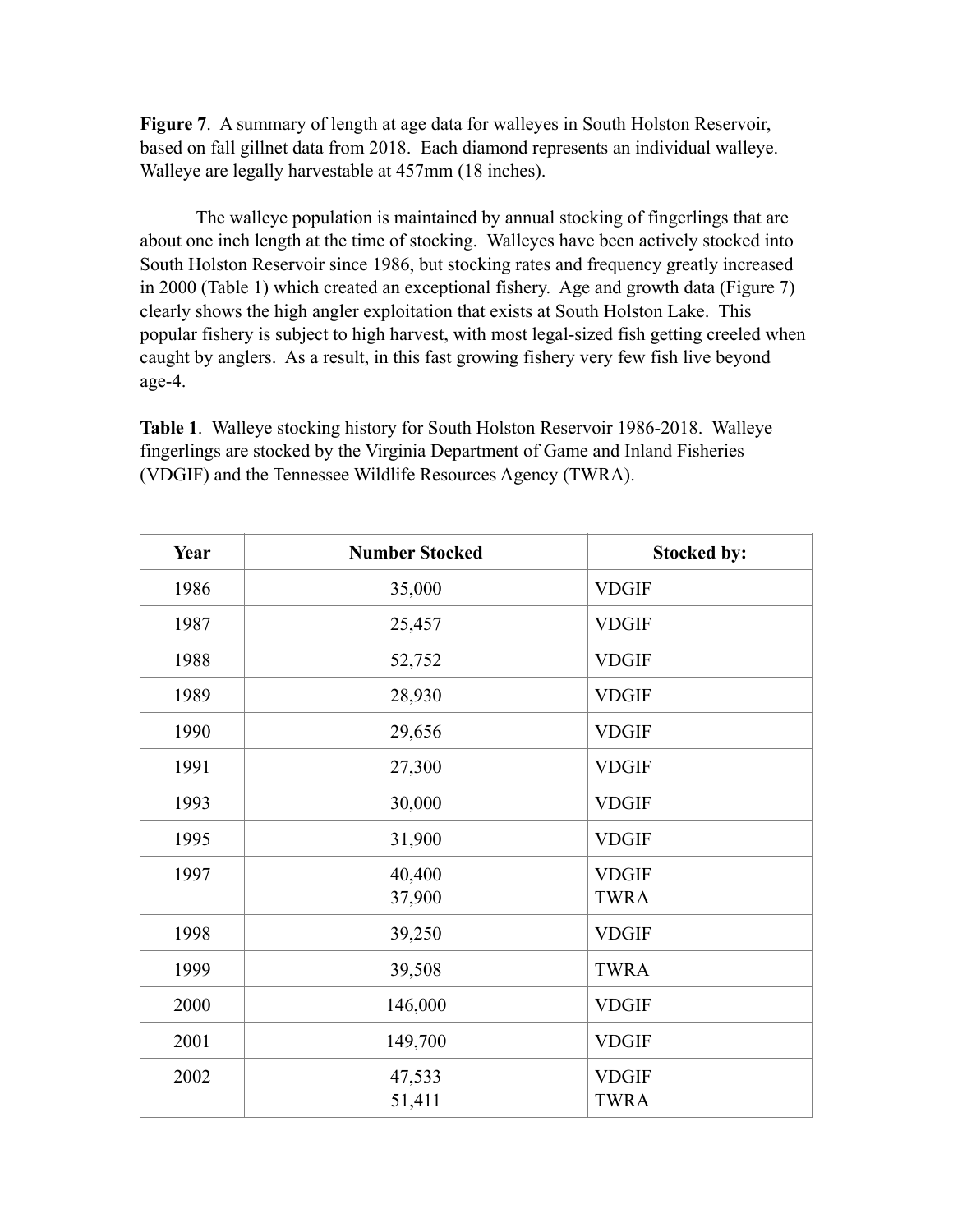| 179,033 | <b>VDGIF</b>                                                                                                              |
|---------|---------------------------------------------------------------------------------------------------------------------------|
|         | <b>TWRA</b>                                                                                                               |
|         | <b>VDGIF</b>                                                                                                              |
|         | <b>TWRA</b>                                                                                                               |
|         |                                                                                                                           |
|         | <b>VDGIF</b>                                                                                                              |
|         | <b>TWRA</b>                                                                                                               |
| 180,200 | <b>VDGIF</b>                                                                                                              |
| 26,640  | <b>TWRA</b>                                                                                                               |
|         | <b>VDGIF</b>                                                                                                              |
|         | <b>TWRA</b>                                                                                                               |
|         |                                                                                                                           |
| 188,514 | <b>VDGIF</b>                                                                                                              |
| 40,921  | <b>TWRA</b>                                                                                                               |
|         | <b>VDGIF</b>                                                                                                              |
|         | <b>TWRA</b>                                                                                                               |
|         |                                                                                                                           |
|         | <b>VDGIF</b>                                                                                                              |
| 192,842 | <b>VDGIF</b>                                                                                                              |
| 142,688 | <b>VDGIF</b>                                                                                                              |
| 375,221 | <b>VDGIF</b>                                                                                                              |
|         | <b>VDGIF</b>                                                                                                              |
|         |                                                                                                                           |
|         | <b>VDGIF</b>                                                                                                              |
| 42,640  | <b>VDGIF</b>                                                                                                              |
| 189,080 | <b>VDGIF</b>                                                                                                              |
| 125,700 | <b>VDGIF</b>                                                                                                              |
|         | 17,047<br>7,000<br>46,725<br>150,000<br>41,199<br>171,239<br>38,623<br>190,112<br>24,920<br>183,429<br>183,953<br>199,134 |

## **White bass**

The white bass population has virtually disappeared in recent years. The last good spring run into the headwaters was in 1998. We had not collected a single white bass in population monitoring since 2001 until 2012 when we collected two. Most of the white bass caught by anglers in recent years were very large adults. There are many theories as to why the white bass are gone. Low spring flows and low lake levels during drought years may have affected the reproductive success of the white bass during the 1990's and early 2000's. Since that time, favorable spawning conditions have existed, but it is possible that the adult population was already reduced to the point that a